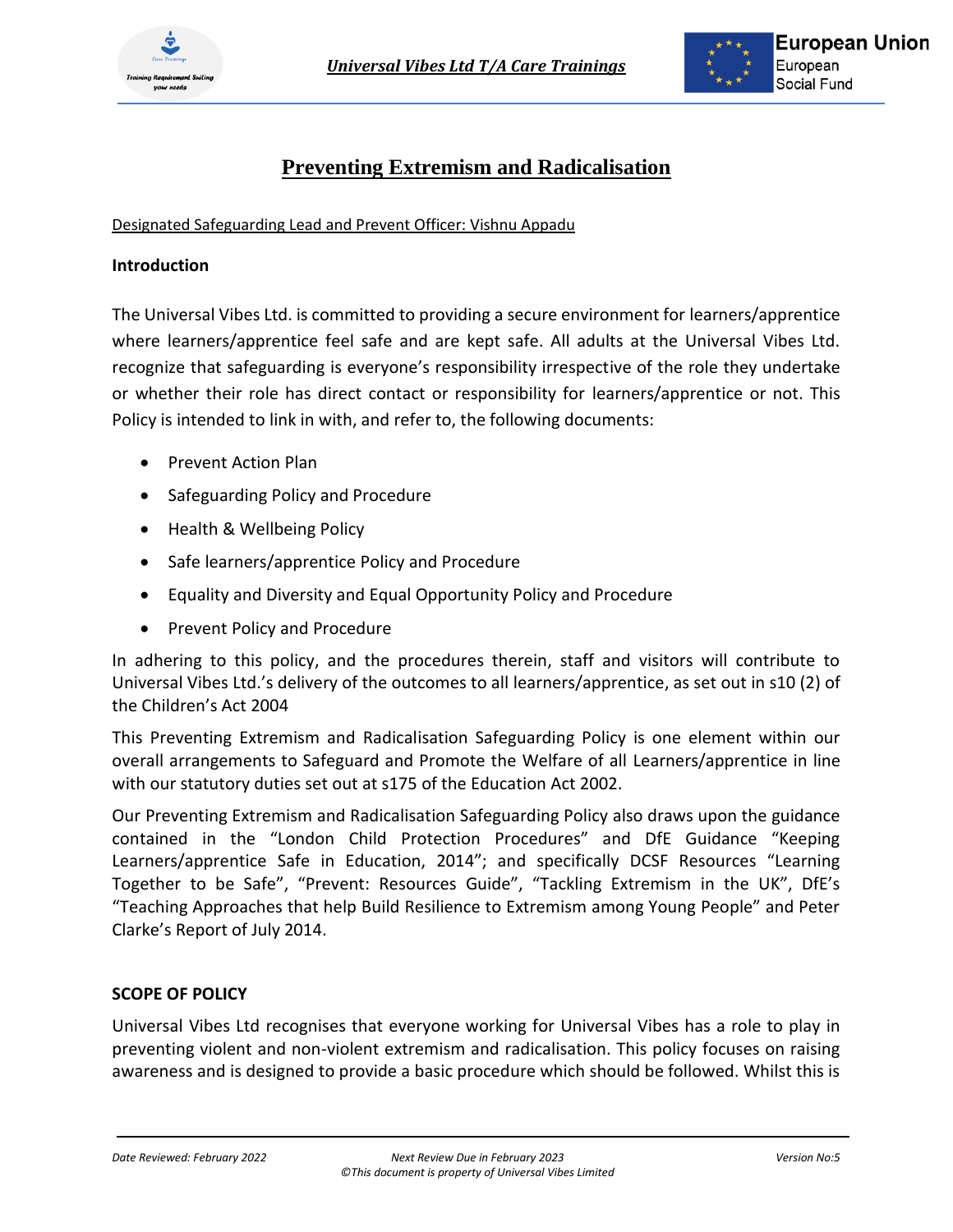

a stand-alone policy, it is integral to our Safeguarding Policy and must be applied as an extension to Universal Vibe's current and established safeguarding procedures.

The aims of this policy are to:

• Raise an awareness of "Prevent" within Universal Vibes Ltd

• Provide a basic clear procedure to follow in response to potential radicalisation, including a supportive referral process for anyone that may be susceptible to the messages of extremism.

- To give a framework to embed British Values into our curriculum and ways of working
- Review current practice which contributes to the Prevent agenda and identifies areas for improvement

The Government Counter-Terrorism and Security Act 2015, places a duty upon all education providers to have regard to the need to prevent people from being drawn into terrorism. This Prevent Duty forms part of the wider governments CONTEST counter terrorism strategy:

- Prevent terrorism stop people becoming terrorists
- Pursue terrorism disrupt and stop terror attacks
- Protect against terrorism strengthen UK protection
- Prepare to deal with terrorism mitigate impact of attacks that can't be stopped

## **THE COUNTER-TERRORISM AND SECURITY ACT 2015**

The Government Counter-Terrorism and Security Act 2015, places a duty upon all education providers to have regard to the need to prevent people from being drawn into terrorism. This Prevent Duty forms part of the wider governments CONTEST counter terrorism strategy: • Prevent terrorism – stop people becoming terrorists • Pursue terrorism – disrupt and stop terror attacks • Protect against terrorism – strengthen UK protection • Prepare to deal with terrorism – mitigate impact of attacks that can't be stopped The Government defines extremism as vocal or active opposition to fundamental British values, including democracy, the rule of law, individual liberty and mutual respect and tolerance of different faiths and beliefs. Extremism also includes calls for death of members of the armed forces. (Revised Prevent Duty Guidance for England and Wales (originally issued on 12th March 2015 and revised on 16th July 2015, paragraph 7). Radicalisation refers to the process by which a person comes to support terrorism and extremist ideologies associated with terrorist groups. (Revised Prevent Duty Guidance for England and Wales, issued on 12th March 2015 and revised on 16th July 2015, definition). Terrorism is defined as an action that endangers or causes serious violence to a person/people; causes serious damage to property; or seriously interferes with or disrupts an electronic system. The use or threat must be designed to influence the government or to intimidate the public and is made for the purpose of advancing political, religious or ideological cause (Section 1 of the Terrorism Act 2000).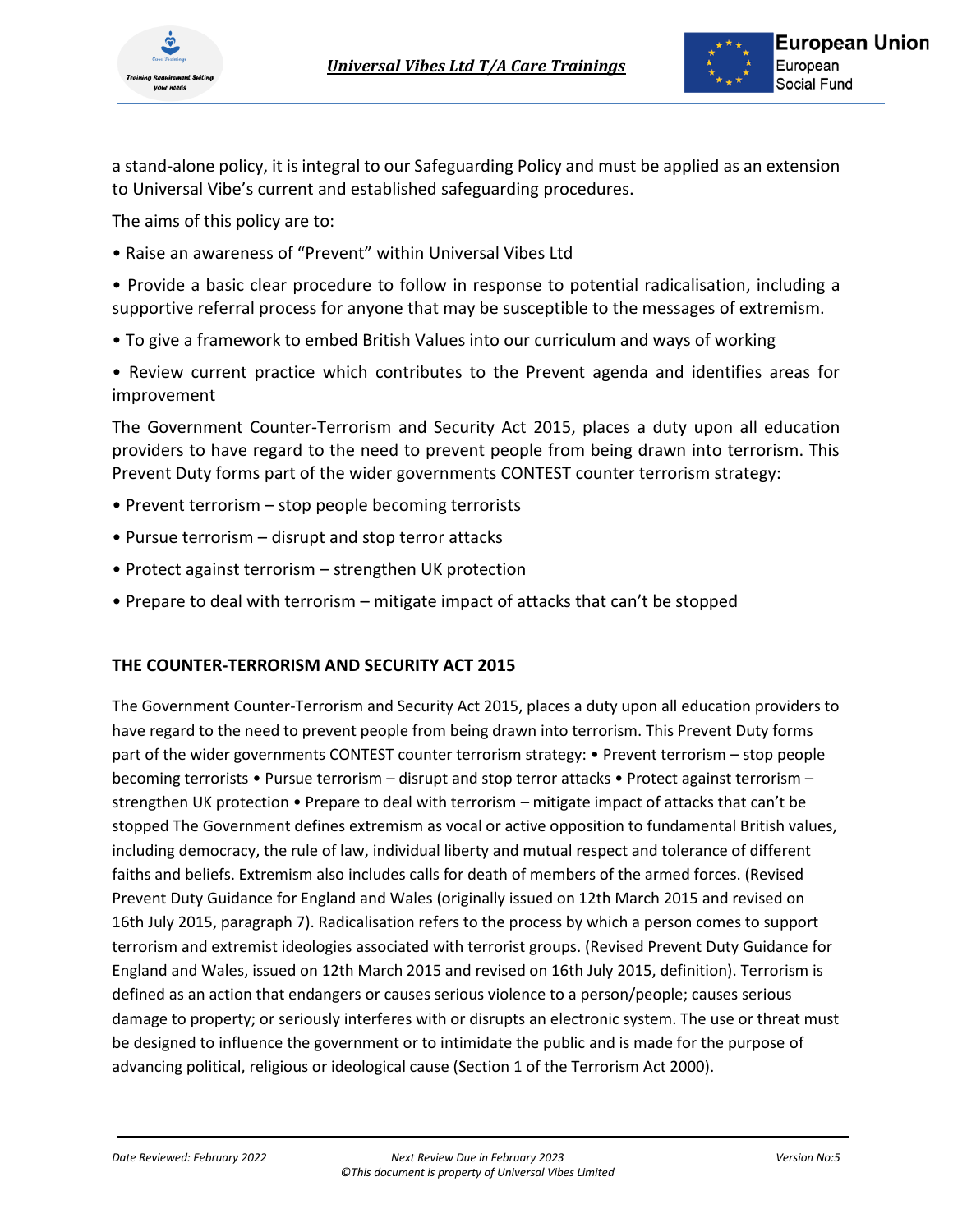

# **Please access the Link below to refer to CONTEST strategies:**

#### [Counter-terrorism strategy \(CONTEST\) -](https://www.gov.uk/government/collections/contest) GOV.UK (www.gov.uk)

This policy applies to all staff employed by Universal Vibes Ltd including temporary and hourly paid, associate staff. All staff must make sure they familiarise themselves with this Prevent policy and the procedures that go with it. All have a legal responsibility to take seriously any concerns about extremism or radicalisation that come to their attention and to follow the procedures set out below. Learners who have concerns about other learners or the behaviour of adults towards them can use this policy to ensure they are taken seriously. Learners should be encouraged to report safeguarding concerns regarding friends/family members to the **https://actearly.uk/**

We have a duty to act if there is a cause for concern and to notify the appropriate agencies, so that they can investigate and take any necessary action. Any suspicion, allegation or incident of extremism or radicalisation must be reported as soon as possible and in any event within 2 hours to the Safeguarding Team who have responsibility for safeguarding. A Prevent risk register must be created and monitored each year by the Safeguarding Team.

The Managing Director is responsible for ensuring:

- That, based on a risk assessment, there is enough trained and competent staff with designated responsibility for safeguarding (the "Safeguarding Team")
- That relevant information and material is effect

## **Definitions**

The Government defines extremism as vocal or active opposition to fundamental British values, including democracy, the rule of law, individual liberty and mutual respect and tolerance of different faiths and beliefs. Extremism also includes calls for death of members of the armed forces. (Revised Prevent Duty Guidance for England and Wales (originally issued on 12th March 2015 and revised on 16th July 2015, paragraph 7).

Radicalisation refers to the process by which a person comes to support terrorism and extremist ideologies associated with terrorist groups. (Revised Prevent Duty Guidance for England and Wales, issued on 12th March 2015 and revised on 16th July 2015, definition).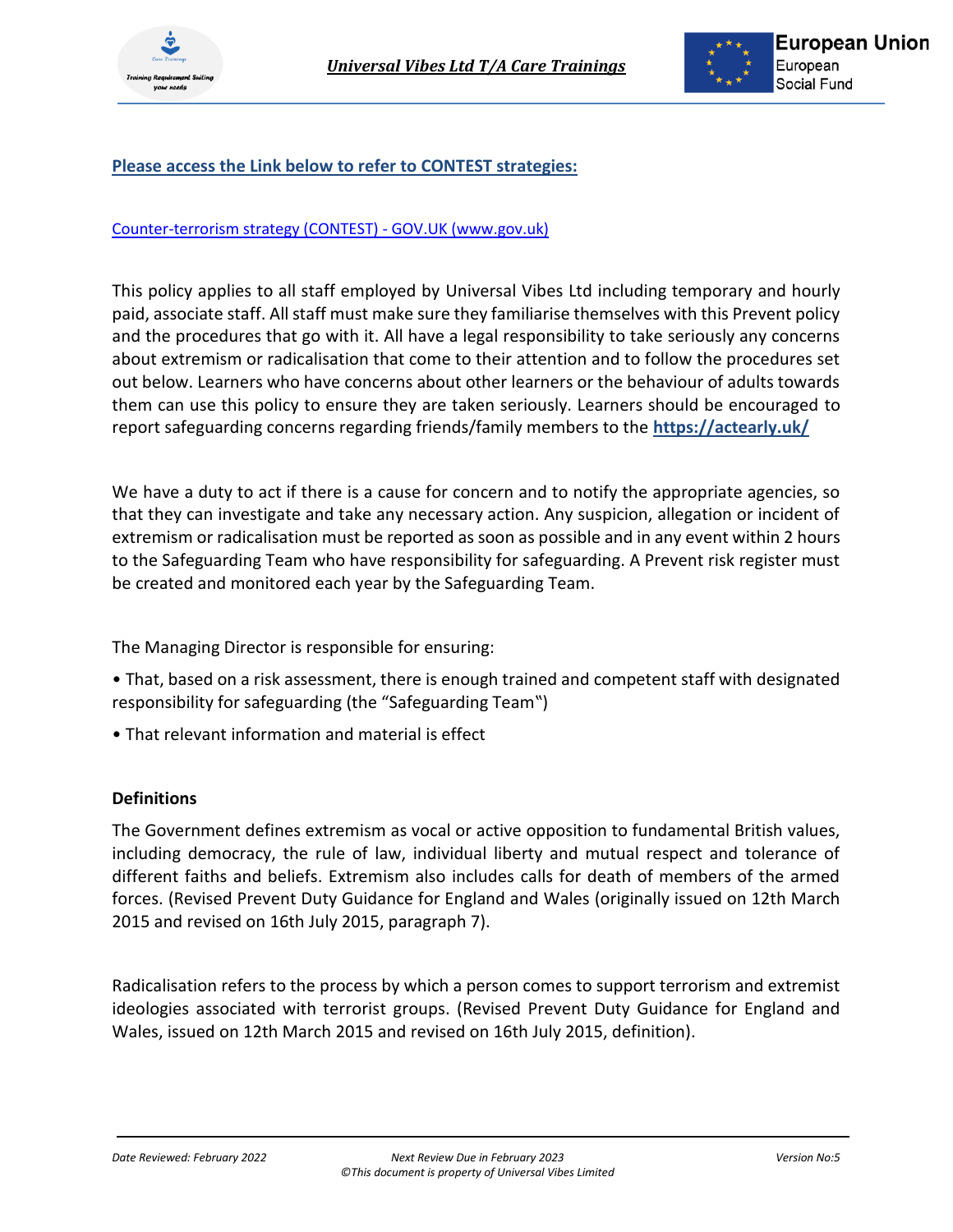

Terrorism is defined as an action that endangers or causes serious violence to a person/people; causes serious damage to property; or seriously interferes with or disrupts an electronic system. The use or threat must be designed to influence the government or to intimidate the public and is made for the purpose of advancing political, religious or ideological cause (Section 1 of the Terrorism Act 2000).

## **Universal Vibes Ltd. Ethos and Practice**

When operating this policy, Universal Vibes Ltd. uses the following accepted Governmental definition of extremism which is:

*'Vocal or active opposition to fundamental British values, including democracy, the rule of law, individual liberty and mutual respect and tolerance of different faiths and beliefs; and/or calls for the death of members of our armed forces, whether in this country or overseas'.*

There is no place for extremist views of any kind in our organisation, whether from internal sources -learners/apprentice, staff or external sources - community, external agencies or individuals. Our learners/apprentice see the Company as a safe place where they can explore controversial issues safely and where our teachers encourage and facilitate this – we have a duty to ensure this happens.

As a training provider we recognise that extremism and exposure to extremist materials and influences can lead to poor outcomes for learners/apprentice and so should be addressed as a safeguarding concern as set out in this policy. We also recognise that if we fail to challenge extremist views, we are failing to protect our learners/apprentice.

Extremists of all persuasions aim to develop destructive relationships between different communities by promoting division, fear and mistrust of others based on ignorance or prejudice and thereby limiting the life chances of young people. Education is a powerful weapon against this; equipping young people with the knowledge, skills and critical thinking, to challenge and debate in an informed way.

Therefore, at the Universal Vibes Ltd. we will provide a broad and balanced tutorial programme, delivered by skilled professionals, so that our learners/apprentice are enriched, understand and become tolerant of difference and diversity and also to ensure that they thrive, feel valued and not marginalized.

Furthermore at the Universal Vibes Ltd. we are aware that young people can be exposed to extremist influences or prejudiced views from an early age which emanate from a variety of sources and media, including via the internet, and at times learners/apprentice may themselves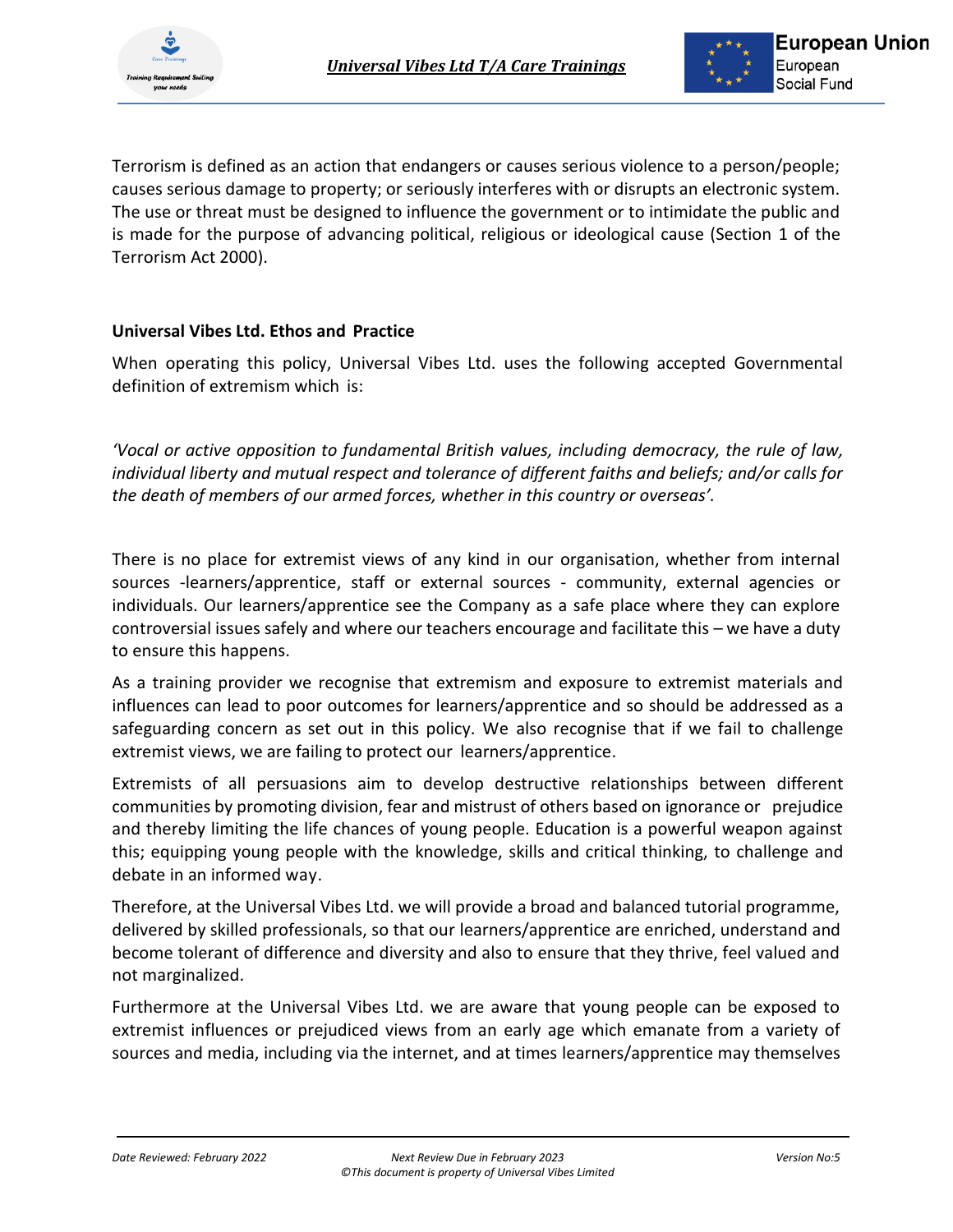

reflect or display views that may be discriminatory, prejudiced or extremist, including using derogatory language.

Any prejudice, discrimination or extremist views, including derogatory language, displayed by learners/apprentice or staff will always be challenged and where appropriate dealt with in line with our Disciplinary Policy for learners/apprentice and the Code of Behaviour for staff.

As part of wider safeguarding responsibilities staff will be alert to:

- Disclosures by learners/apprentice of their exposure to the extremist actions, views or materials of others outside of the Company, such as in their homes or community groups, especially where learners/apprentice have not actively sought these out.
- Graffiti symbols, writing or artwork promoting extremist messages or i m a g e s
- Learners/apprentice accessing extremist material online, including through social networking sites
- Parental reports of changes in behaviour, friendship or actions and requests for assistance
- Colleges, local authority services, and police reports of issues affecting learners/apprentice in other educational settings
- Learners/apprentice voicing opinions drawn from extremist ideologies and narratives
- Use of extremist or 'hate' terms to exclude others or incite violence
- Intolerance of difference, whether secular or religious or, in line with our equalities policy, views based on, but not exclusive to, gender, disability, homophobia, race, colour or culture
- Attempts to impose extremist views or practices on others
- Anti-Western or Anti-British views

The Universal Vibes Ltd. will closely follow any locally agreed procedure as set out by the Local Authority and/or Borough Safeguarding Children's Board's agreed processes and criteria for safeguarding individuals vulnerable to extremism and radicalization.

## **Ethos and approach**

We will all strive to eradicate the myths and assumptions that can lead to some young people becoming alienated and disempowered, especially where the narrow approaches learners/apprentice may experience elsewhere may make it harder for them to challenge or question these radical influences, this guidance and support be delivered in tutorials.

We will ensure that all of our support and approaches will help our learners/apprentice build resilience to extremism and give them a positive sense of identity through the development of critical thinking skills. We will develop strategies and staff training to ensure that all of our staff are equipped to recognise extremism and are skilled and confident enough to challenge i t .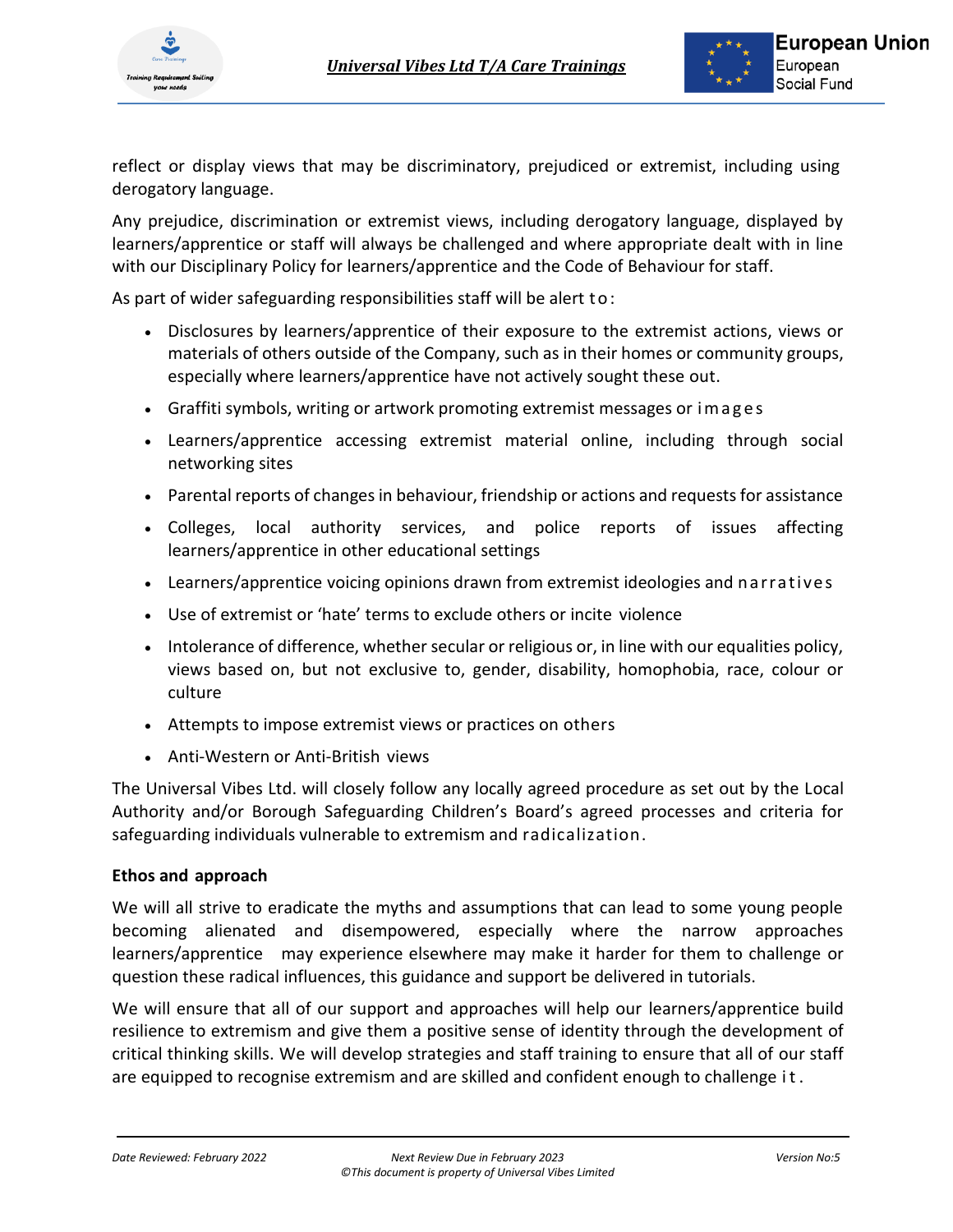



We will be flexible enough to adapt our teaching approaches, as appropriate and address specific issues to become even more relevant to the current issues of extremism and radicalisation and following the three broad categories of:

- Making a connection with young people through positive engagement and a learner centred approach.
- Facilitating a 'safe space' for dialogue, and
- Equipping our learners/apprentice with the appropriate skills, knowledge, understanding and awareness for resilience.

Therefore, this approach will be embedded within the ethos of our Company so that learners/apprentice know and understand what safe and acceptable behaviour is in the context of extremism and radicalisation. This will work in conjunction with our Company's approach to the spiritual, moral, social and cultural development of learners/apprentice.

Our goal is to build mutual respect and understanding and to promote the use of dialogue not violence as a form of conflict resolution. We will achieve this by using an approach that includes:

- Citizenship programmes
- Open discussion and debate
- Work on anti-violence and a restorative approach to conflict resolution
- Targeted programmes

We will also work with local partners, families, communities in our efforts to ensure we understand and embrace our local context and values in challenging extremist views and to assist in the broadening of our student's experiences and horizons.

We will help support learners/apprentice who may be vulnerable to such influences as part of our wider safeguarding responsibilities and where we believe a learner is being directly affected by extremist materials or influences, we will ensure that that learner is offered mentoring. Additionally, in such instances we will seek external support from the Local Authority and/or local partnership structures working to prevent extremism.

At the Universal Vibes Ltd., we will promote the values of democracy, the rule of law, individual liberty, mutual respect and tolerance for those with different faiths and beliefs. We will teach and encourage learners/apprentice to respect one another and to respect and tolerate difference, especially those of a different faith or no faith. It is indeed our most fundamental responsibility to keep our learners/apprentice safe and prepare them for life in modern multicultural Britain and globally.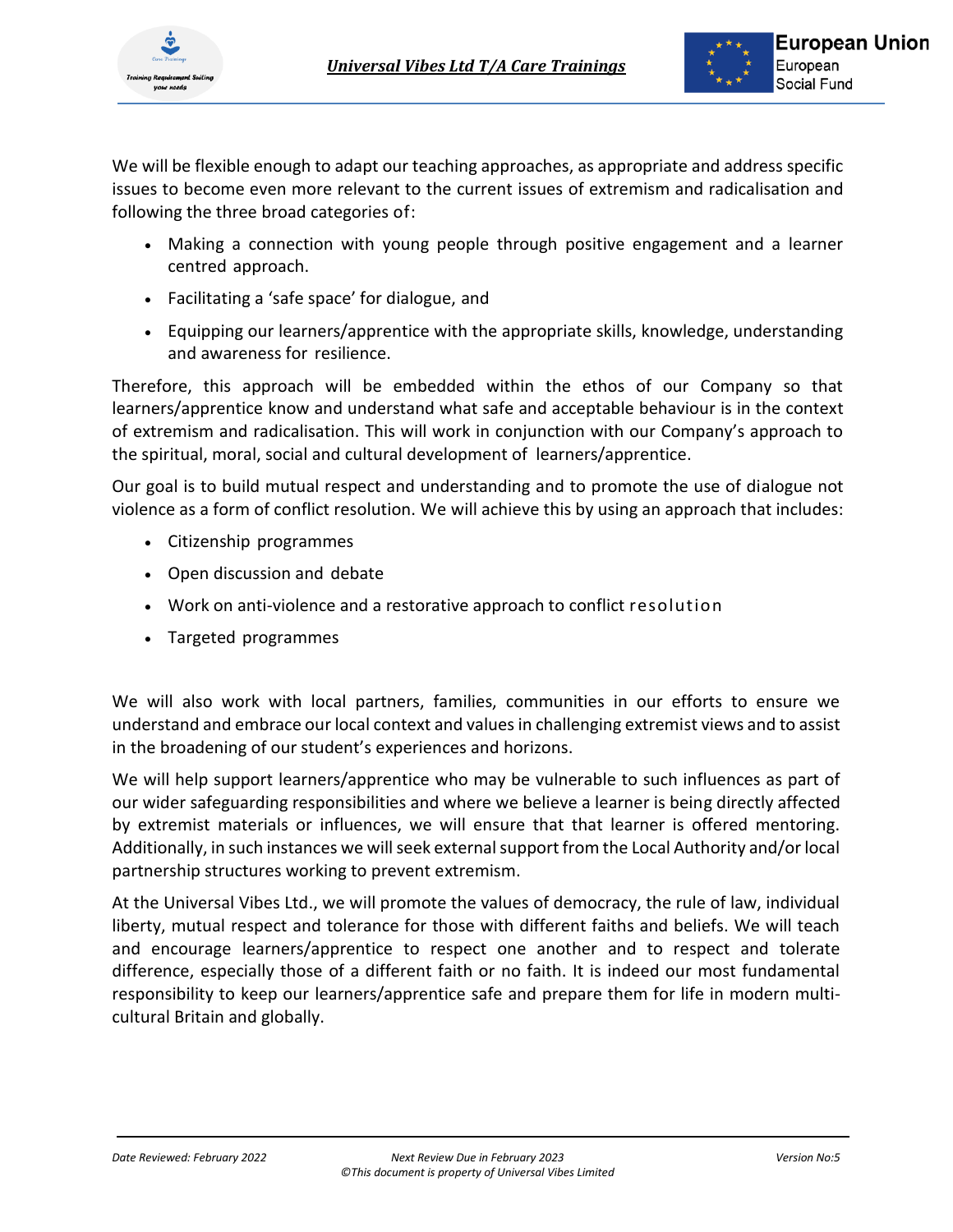

## **Use of External Agencies and Speakers**

At the Universal Vibes Ltd., we encourage the use of external agencies or speakers to enrich the experiences of our learners/apprentice; however we will positively vet those external agencies, individuals or speakers who we engage to provide such learning opportunities or experiences for our learners/apprentice.

Such vetting is to ensure that we do not unwittingly use agencies that contradict each other with their messages or that are inconsistent with, or are in complete opposition to, the Company's values and ethos. We must be aware that in some instances the work of external agencies may not directly be connected with the rest of the curriculum, so we need to ensure that this work is of benefit to learners/apprentice.

The Universal Vibes Ltd. will assess the suitability and effectiveness of input from external agencies or individuals to ensure that:

- Any messages communicated to learners/apprentice are consistent with the ethos of the Company and do not marginalise any communities, groups or individuals
- or violent extremism or seek to radicalise learners/apprentice through extreme or narrow views of faith, religion or culture or other ideologies
- Activities are matched to the needs of learners/apprentice
- Activities are carefully evaluated to ensure that they are effective

We recognise, however, that the ethos of the Universal Vibes Ltd. is to encourage learners/apprentice to understand opposing views and ideologies, appropriate to their age, understanding and abilities, and to be able to actively engage with them in informed debate, and we may use external agencies or speakers to facilitate and support this.

Therefore by delivering a broad and balanced tutorial programme, augmented by the use of external sources where appropriate, we will strive to ensure our learners/apprentice recognise risk and build resilience to manage any such risk themselves where appropriate to their age and ability but also to help learners/apprentice develop the critical thinking skills needed to engage in informed debate.

## **CHANNEL**

The CHANNEL panel protects vulnerable people from being drawn into terrorism.

**Please access the Link below to refer to CHANNEL duty guidance:**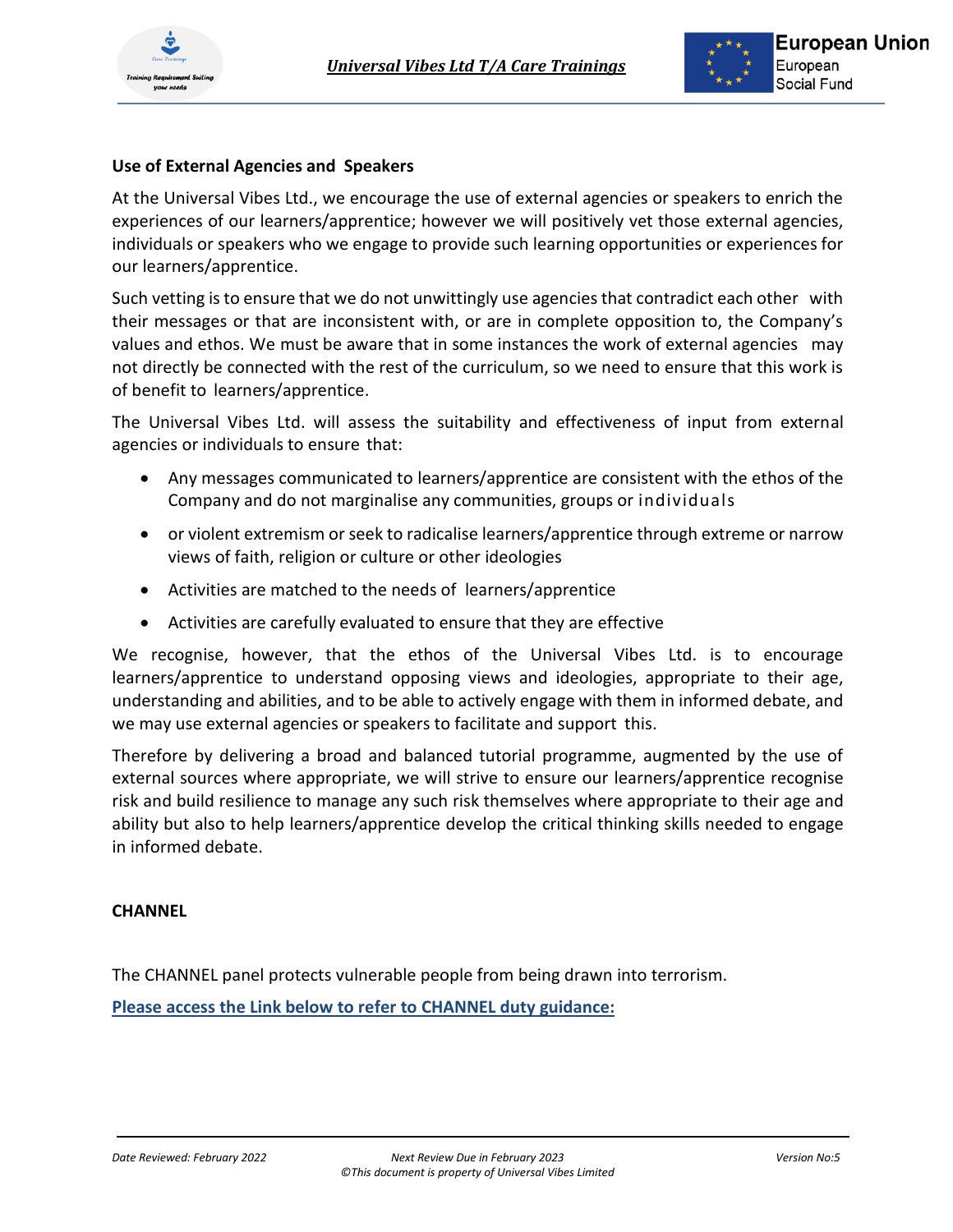



[Channel Duty Guidance: Protecting people vulnerable to being drawn into terrorism](https://assets.publishing.service.gov.uk/government/uploads/system/uploads/attachment_data/file/964567/6.6271_HO_HMG_Channel_Duty_Guidance_v14_Web.pdf)  [\(publishing.service.gov.uk\)](https://assets.publishing.service.gov.uk/government/uploads/system/uploads/attachment_data/file/964567/6.6271_HO_HMG_Channel_Duty_Guidance_v14_Web.pdf)

Channel is an early intervention process which will gather information as to determine whether there is a specific risk of radicalisation and whether the threat is malicious. The local authority Prevent coordinator and the police Channel coordinator will identify the type of support required and refer to a Multi-Agency Channel Panel. A Multi-Agency Channel Panel is made up of external agencies who will arrange for tailored support, which is approved through the Channel intervention. The Department for Education has launched a helpline for anyone concerned about a child who may be at risk of extremism, or about extremism within an organisation working with children and young people.

#### **Email: counter.extremism@education.gsi.gov.uk. Telephone: 020 7340 7264**

#### **Reporting Procedures**

If you have a Prevent concern, then you must follow our normal safeguarding reporting procedure which is outlined below. It is important to remember the following steps when a disclosure is made to you. When working through the process it is recommended that you:

- Remain calm and reassure the person that they have done the right thing by speaking up
- Listen carefully and give the person time to speak
- Explain that only the professionals who need to know will be informed, never promise confidentiality if the learner is at risk of harm or danger
- Act immediately, and do not try to address the issue yourself

• Telephone a Designated Safeguarding Lead (DSL) to raise the concern within 2 hours of the incident, disclosure, or harm

## **External Reporting Procedures**

• Designated Safeguarding Lead must inform the Head of Safeguarding for them to pass to local prevent co-ordinator & local safeguarding board.